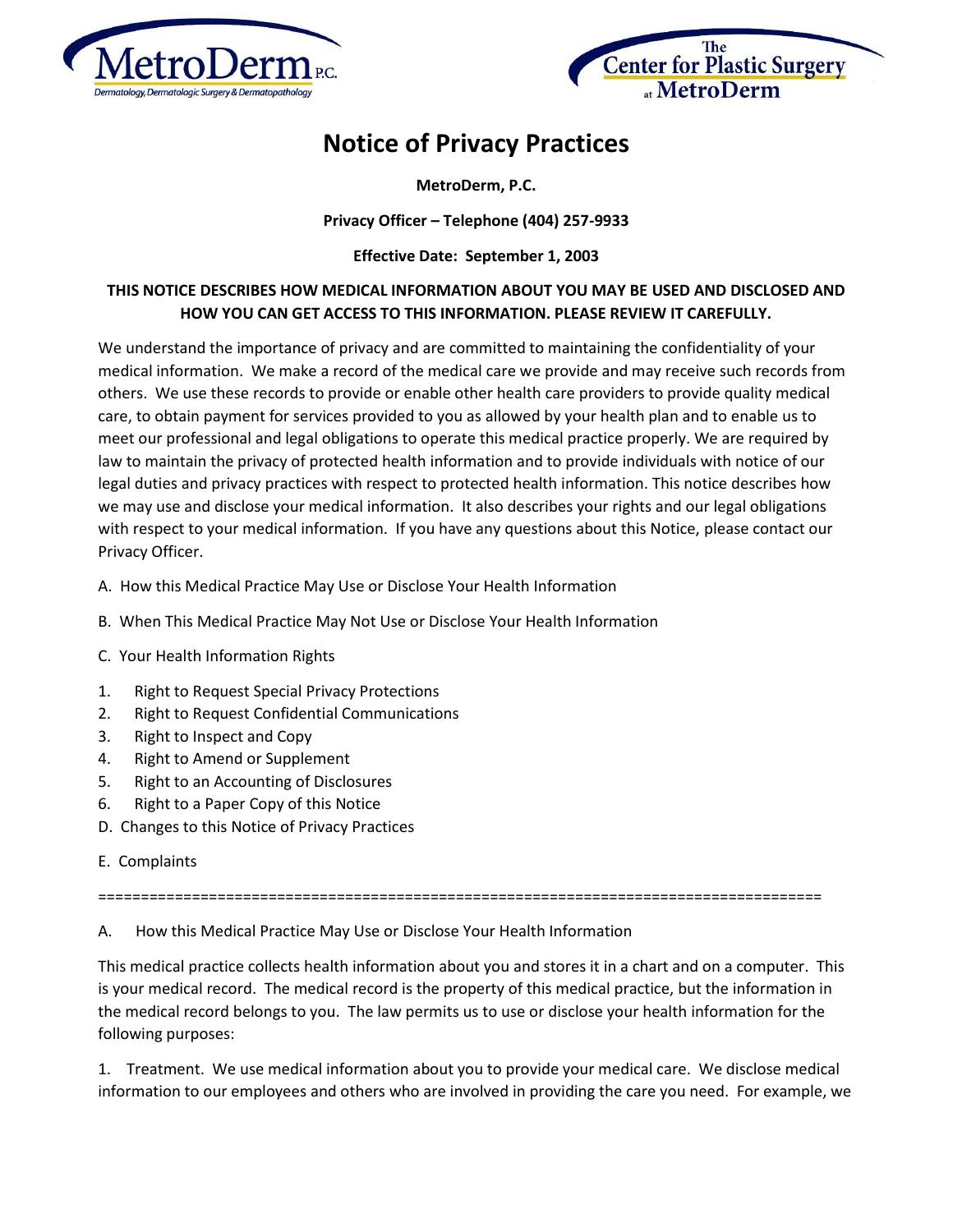



may share your medical information with other physicians, or other health care providers who will provide services which we do not provide. Or we may share this information with a pharmacist who needs it to dispense a prescription to you, or a laboratory that performs a test. We may also disclose medical information to members of your family or others who can help you when you are sick or injured.

2. Payment. We use and disclose medical information about you to obtain payment for the services we provide. For example, we give your health plan the information it requires before it will pay us. We may also disclose information to other health care providers to assist them in obtaining payment for services they have provided to you.

3. Health Care Operations. We may use and disclose medical information about you to operate this medical practice. For example, we may use and disclose this information to review and improve the quality of care we provide, or the competence and qualifications of our professional staff. Or we may use and disclose this information to get your health plan to authorize services or referrals. We may also use and disclose this information as necessary for medical reviews, legal services and audits, including fraud and abuse detection and compliance programs and business planning and management. We may also share your medical information with our "business associates"• such as our billing service, that perform administrative services for us. We have a written contract with each of these business associates that contains terms requiring them to protect the confidentiality of your medical information. We may also share your information with other health care providers, health care clearinghouses or health plans that have a relationship with you, when they request this information to help them with their quality assessment and improvement activities, their efforts to improve health or reduce health care costs, their review of competence, qualifications and performance of health care professionals, their training programs, their accreditation, certification or licensing activities, or their health care fraud and abuse detection and compliance efforts.

4. Appointment Reminders. We may use and disclose medical information to contact and remind you about appointments. If you are not home, we may leave this information on your answering machine or in a message left with the person answering the phone.

5. Sign in sheet. We may use and disclose medical information about you by having you sign in when you arrive at our office. We may also call out your name when we are ready to see you.

6. Notification and communication with family. We may disclose your health information to notify or assist in notifying a family member, your personal representative or another person responsible for your care about your location, your general condition or in the event of your death. In the event of a disaster, we may disclose information to a relief organization so that they may coordinate these notification efforts. We may also disclose information to someone who is involved with your care or helps pay for your care. If you are able and available to agree or object, we will give you the opportunity to object prior to making these disclosures, although we may disclose this information in a disaster even over your objection if we believe it is necessary to respond to the emergency circumstances. If you are unable or unavailable to agree or object, our health professionals will use their best judgment in communication with your family and others.

7. Marketing. We may contact you to give you information about products or services related to your treatment, case management or care coordination, or to direct or recommend other treatments or healthrelated benefits and services that may be of interest to you, or to provide you with small gifts. We may also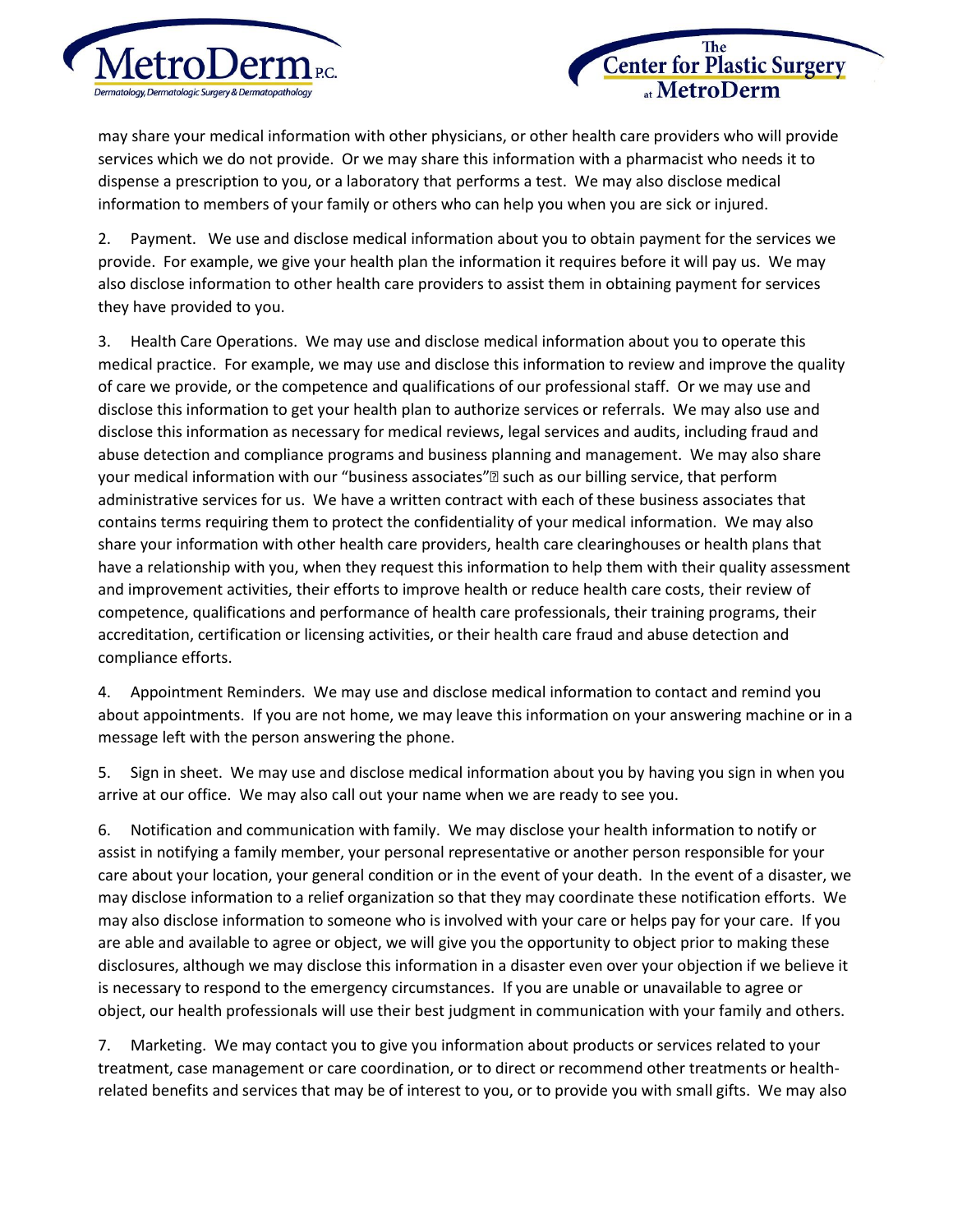

**Center for Plastic Surgery** 

encourage you to purchase a product or service when we see you. We will not use or disclose your medical information without your written authorization.

8. Required by law. As required by law, we will use and disclose your health information, but we will limit our use or disclosure to the relevant requirements of the law. When the law requires us to report abuse, neglect or domestic violence, or respond to judicial or administrative proceedings, or to law enforcement officials, we will further comply with the requirement set forth below concerning those activities.

9. Public health. We may, and are sometimes required by law to disclose your health information to public health authorities for purposes related to: preventing or controlling disease, injury or disability; reporting child, elder or dependent adult abuse or neglect; reporting domestic violence; reporting to the Food and Drug Administration problems with products and reactions to medications; and reporting disease or infection exposure. When we report suspected elder or dependent adult abuse or domestic violence, we will inform you or your personal representative promptly unless in our best professional judgment, we believe the notification would place you at risk of serious harm or would require informing a personal representative we believe is responsible for the abuse or harm.

10. Health oversight activities. We may, and are sometimes required by law to disclose your health information to health oversight agencies during the course of audits, investigations, inspections, licensure and other proceedings, subject to the limitations imposed by federal and Georgia law.

11. Judicial and administrative proceedings. We may, and are sometimes required by law, to disclose your health information in the course of any administrative or judicial proceeding to the extent expressly authorized by a court or administrative order. We may also disclose information about you in response to a subpoena, discovery request or other lawful process if reasonable efforts have been made to notify you of the request and you have not objected, or if your objections have been resolved by a court or administrative order.

12. Law enforcement. We may, and are sometimes required by law, to disclose your health information to a law enforcement official for purposes such as identifying or locating a suspect, fugitive, material witness or missing person, complying with a court order, warrant, grand jury subpoena and other law enforcement purposes.

13. Coroners. We may, and are often required by law, to disclose your health information to coroners in connection with their investigations of deaths.

14. Organ or tissue donation. We may disclose your health information to organizations involved in procuring, banking or transplanting organs and tissues.

15. Public safety. We may, and are sometimes required by law, to disclose your health information to appropriate persons in order to prevent or lessen a serious and imminent threat to the health or safety of a particular person or the general public.

16. Specialized government functions. We may disclose your health information for military or national security purposes or to correctional institutions or law enforcement officers that have you in their lawful custody.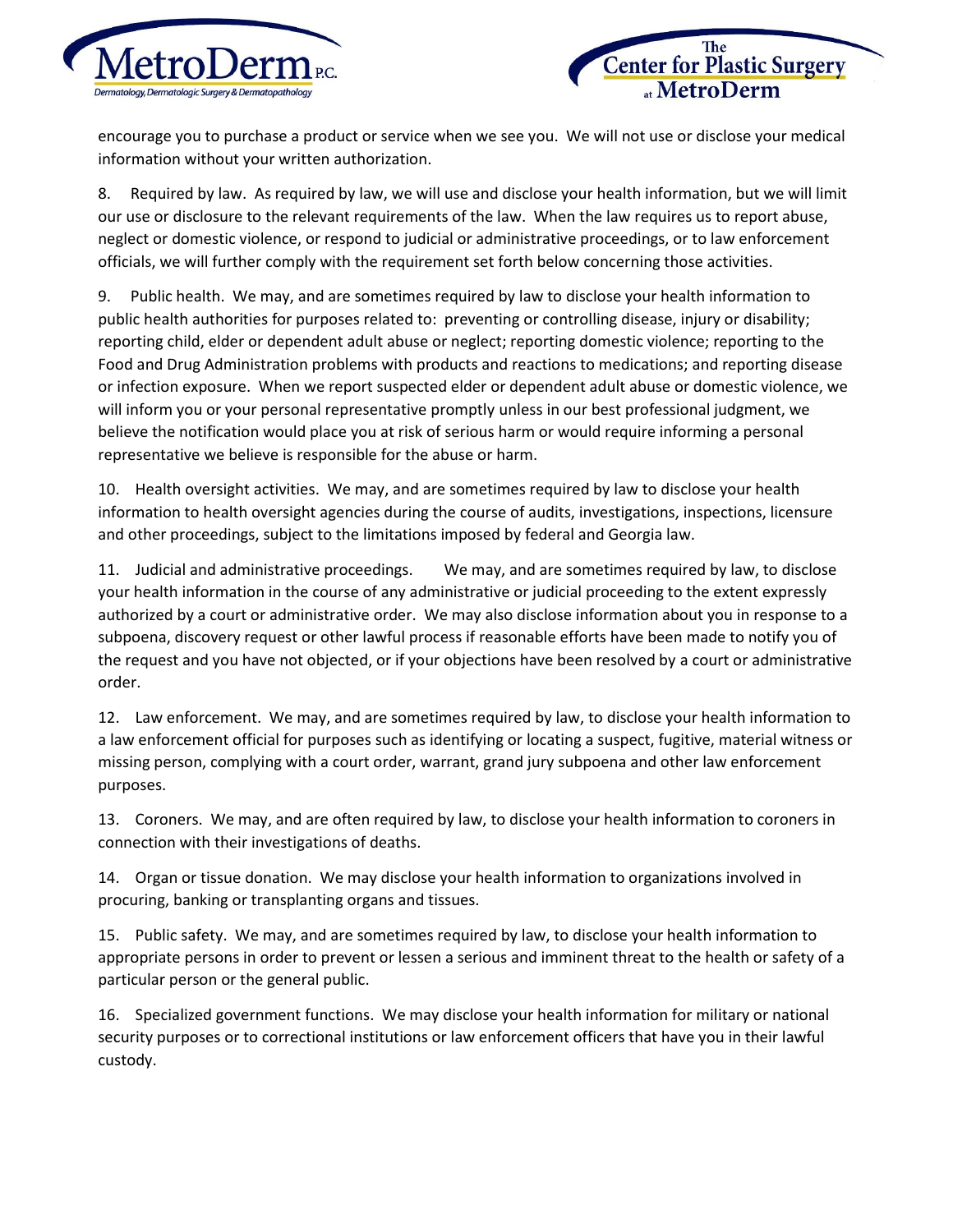

Center for Plastic Surgery at MetroDerm

17. Worker's compensation. We may disclose your health information as necessary to comply with worker's compensation laws. For example, to the extent your care is covered by workers' compensation, we will make periodic reports to your employer about your condition. We are also required by law to report cases of occupational injury or occupational illness to the employer or workers' compensation insurer.

18. Change of Ownership. In the event that this medical practice is sold or merged with another organization, your health information/record will become the property of the new owner, although you will maintain the right to request that copies of your health information be transferred to another physician or medical group.

19. Research. We may disclose your health information to researchers conducting research with respect to which your written authorization is not required as approved by an Institutional Review Board or privacy board, in compliance with governing law.

20. Fundraising. We may use or disclose your demographic information and the dates that you received treatment in order to contact you for fundraising activities. If you do not want to receive these materials, notify the Privacy Officer listed at the top of this Notice of Privacy Practices.

B. When This Medical Practice May Not Use or Disclose Your Health Information

Except as described in this Notice of Privacy Practices, this medical practice will not use or disclose health information which identifies you without your written authorization. If you do authorize this medical practice to use or disclose your health information for another purpose, you may revoke your authorization in writing at any time.

C. Your Health Information Rights

1. Right to Request Special Privacy Protections. You have the right to request restrictions on certain uses and disclosures of your health information, by a written request specifying what information you want to limit and what limitations on our use or disclosure of that information you wish to have imposed. We reserve the right to accept or reject your request, and will notify you of our decision.

2. Right to Request Confidential Communications. You have the right to request that you receive your health information in a specific way or at a specific location. For example, you may ask that we send information to a particular e-mail account or to your work address. We will comply with all reasonable requests submitted in writing which specify how or where you wish to receive these communications.

3. Right to Inspect and Copy. You have the right to inspect and copy your health information, with limited exceptions. To access your medical information, you must submit a written request detailing what information you want access to and whether you want to inspect it or get a copy of it. We will charge a reasonable fee, as allowed by Georgia law. We may deny your request under limited circumstances. If we deny your request to access your child's records because we believe allowing access would be reasonably likely to cause substantial harm to your child, you will have a right to appeal our decision. If we deny your request to access your psychotherapy notes, you will have the right to have them transferred to another mental health professional.

4. Right to Amend or Supplement. You have a right to request that we amend your health information that you believe is incorrect or incomplete. You must make a request to amend in writing, and include the